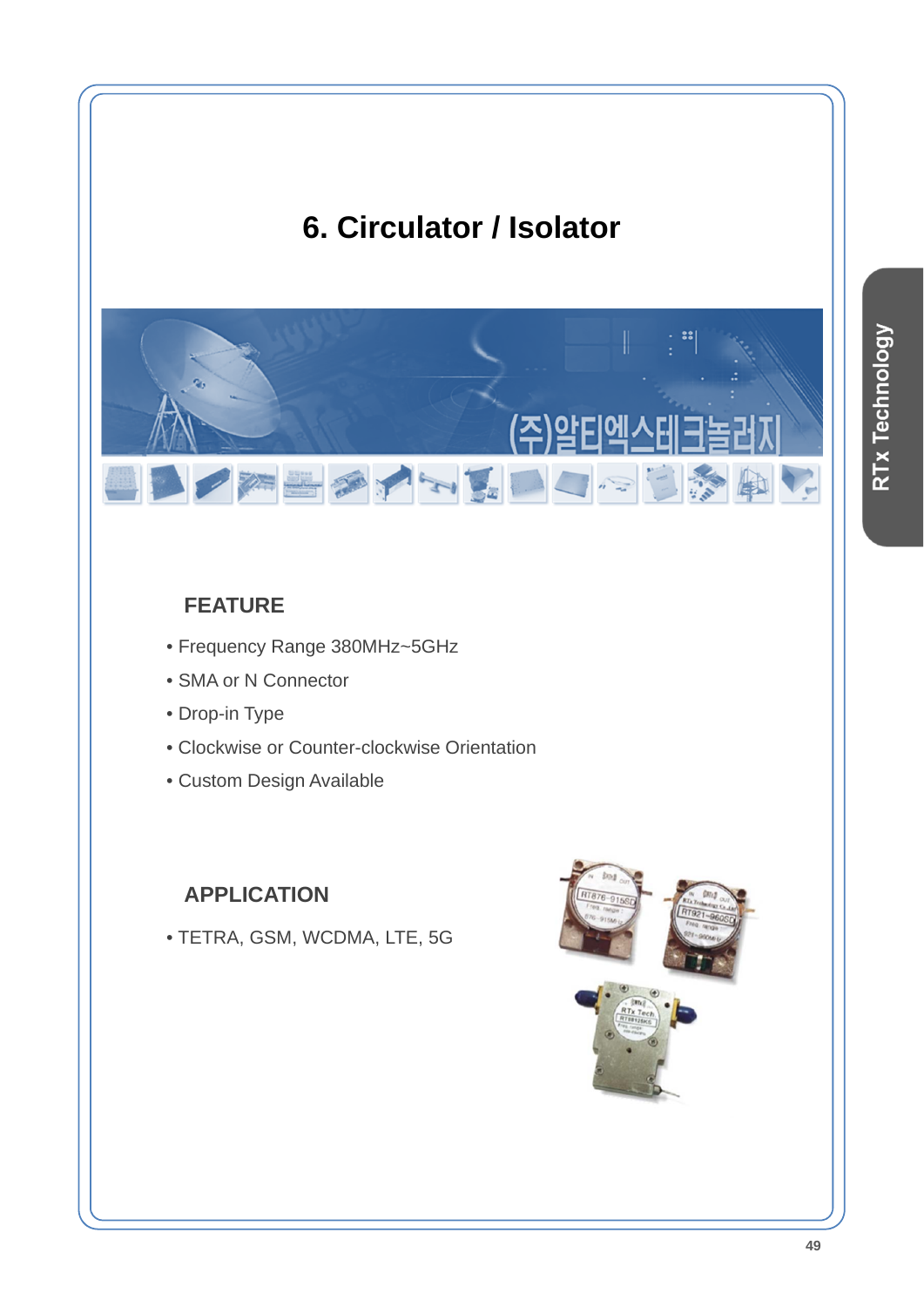#### ■ **Circulator / Isolator**

## **Drop-in Type Circulator**

| <b>Part Number</b> | <b>Frequency</b><br>(MHz) | <b>Isolation</b><br>(dB) | IL.<br>(dB)  | <b>VSWR</b> | <b>Power</b><br>(W) | <b>Operating</b><br>Temp. $(\mathbb{C})$ |
|--------------------|---------------------------|--------------------------|--------------|-------------|---------------------|------------------------------------------|
| RTC380-420AD       | 380~420                   | 16                       | 0.5          | 1.5:1       | 100                 | $-30 - +70$                              |
| RTC380-450YD       | 380~450                   | 20                       | 0.5          | 1.2:1       | 50                  | $-30 - +70$                              |
| RTC410-470ADC      | $410 - 470$               | 17                       | 0.5          | 1.35:1      | 100                 | $-30 - +85$                              |
| RTC450-520YD       | 450~520                   | 20                       | 0.5          | 1.2:1       | 50                  | $-30 - +70$                              |
| RTC465-515YD       | 465~515                   | 20                       | 0.5          | 1.2:1       | 50                  | $-20 - +70$                              |
| RTC510-600ADC      | 510~600                   | 17                       | 0.5          | 1.35:1      | 100                 | $-30 - +85$                              |
| RTC600-690ADC      | 600~690                   | 17                       | 0.5          | 1.25:1      | 100                 | $-30 - +85$                              |
| RTC690-780ADC      | 690~780                   | 17                       | 0.5          | 1.35:1      | 100                 | $-30 - +85$                              |
| RTC780-870ADC      | 780~870                   | 17                       | 0.5          | 1.35:1      | 100                 | $-30 - +85$                              |
| RTC805-960KD       | 805~960                   | 10                       | 0.7          | 1.35:1      | 20                  | $-20 - +75$                              |
| RTC806-824KD       | 806-824                   | 20                       | 0.25         | 1.2:1       | 120                 | $-30 - +85$                              |
| RTC824-849 KD      | 824-849                   | 20                       | 0.25         | 1.2:1       | 120                 | $-30 - +85$                              |
| RTC851-869 KD      | 851-869                   | 20                       | 0.25         | 1.2:1       | 120                 | $-30 - +85$                              |
| RTC869-894 KD      | 869-894                   | 20                       | 0.25         | 1.2:1       | 120                 | $-30 - +85$                              |
| RTC880-915 KD      | 880-915                   | 20                       | 0.25         | 1.2:1       | 120                 | $-30 - +85$                              |
| RTC890-915 KD      | 890-915                   | 20                       | 0.25         | 1.2:1       | 120                 | $-30 - +85$                              |
| RTC902-928KD       | 902-928                   | 20                       | 0.3          | 1.2:1       | 150                 | $-20 - +80$                              |
| RTC925-960 KD      | 925-960                   | 20                       | 0.25         | 1.2:1       | 120                 | $-30 - +85$                              |
| RTC935-960 KD      | 935-960                   | 20                       | 0.25         | 1.2:1       | 120                 | $-30 - +85$                              |
| RTC1710-1785 KD    | 1710-1785                 | 20                       | 0.4          | 1.2:1       | 120                 | $-30 - +85$                              |
| RTC1750-1780 KD    | 1750-1780                 | 20                       | 0.4          | 1.2:1       | 120                 | $-30 - +85$                              |
| RTC1805-1880 KD    | 1805-1880                 | 20                       | 0.4          | 1.2:1       | 120                 | $-30 - +85$                              |
| RTC1840-1870 KD    | 1840-1870                 | 20                       | 0.4          | 1.2:1       | 120                 | $-30-+85$                                |
| RTC1850-1910 KD    | 1850-1910                 | 20                       | 0.4          | 1.2:1       | 120                 | $-30 - +85$                              |
| RTC1920-2170AD     | 1920-2170                 | 18                       | 0.5          | 1.2:1       | 100                 | $-30-+70$                                |
| RTC1930-1990 KD    | 1930-1990                 | 20                       | 0.4          | 1.2:1       | 120                 | $-30 - +85$                              |
| RTC2090-2190 KD    | 2090-2190                 | 20                       | 0.4          | 1.2:1       | 120                 | $-30-+85$                                |
| RTC2110-2170AD     | 2110-2170                 | 20                       | 0.4<br>1.2:1 |             | 100                 | $-30 - +70$                              |
| RTC2300-2500KD     | 2300-2500                 | 20                       | 0.4<br>1.2:1 |             | 150                 | $-30-+70$                                |
| RTC2500-2700AD     | 2500-2700                 | 20                       | 0.4          | 1.2:1       | 100                 | $-30-+70$                                |
| RTC2600-2700 KD    | 2600-2700                 | 20                       | 0.4          | 1.2:1       | 120                 | $-30-+85$                                |
| RTC6425-7125AD     | 6425~7125                 | 18                       | 0.4          | 1.3:1       | 10                  | $-30 - +85$                              |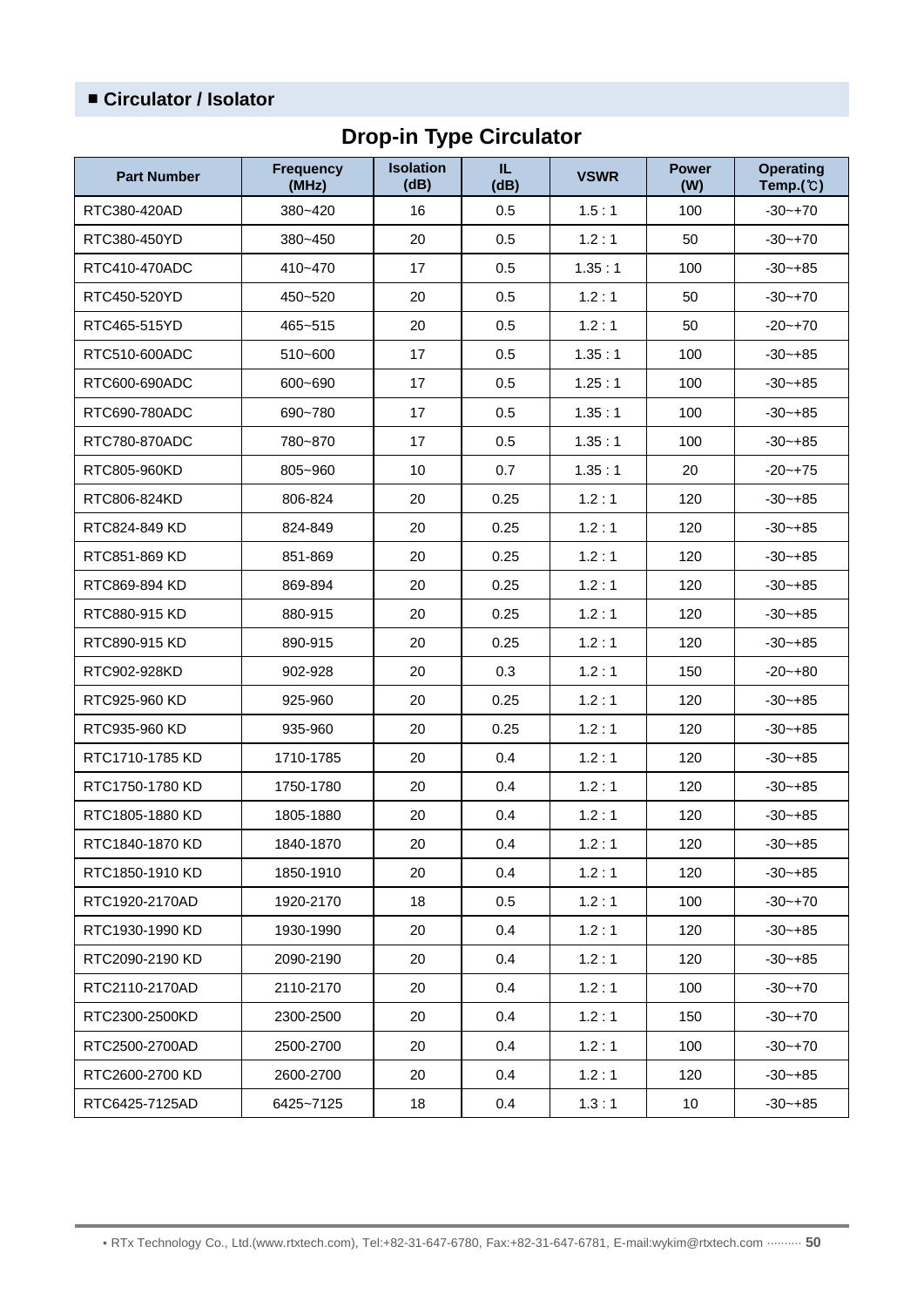### ■ **Circulator / Isolator**

## **Drop-in Type Isolator**

| <b>Part Number</b> | <b>Frequency</b><br>(MHz) | <b>Isolation</b><br>(dB) | IL.<br>(dB) | V.S.W.R<br>(Max.) | <b>Power</b><br>(W) | <b>Operating</b><br>Temp. $(C)$ |
|--------------------|---------------------------|--------------------------|-------------|-------------------|---------------------|---------------------------------|
| RTI380-420AD       | 380~420                   | 16                       | 0.5         | 1.5:1             |                     | $-30 - +85$                     |
| RTI806-824KD       | 806-824                   | 20                       | 0.25        | 1.2:1             | 120                 | $-30 - +85$                     |
| RTI824-849 KD      | 824-849                   | 20                       | 0.25        | 1.2:1             | 120                 | $-30 - +85$                     |
| RTI824-905KD       | 824-905                   | 20                       | 0.30        | 1.2:1             | 120                 | $-30 - +85$                     |
| RTI851-869 KD      | 851-869                   | 20                       | 0.25        | 1.2:1             | 120                 | $-30 - +85$                     |
| RTI860-960KD       | 890-960                   | 20                       | 0.3         | 1.2:1             | 100                 | $-20 - +85$                     |
| RTI869-894 KD      | 869-894                   | 20                       | 0.25        | 1.2:1             | 120                 | $-30 - +85$                     |
| RTI876-915KD       | 876-915                   | 20                       | 0.25        | 1.2:1             | 120                 | $-30 - +85$                     |
| RTI880-915 KD      | 880-915                   | 20                       | 0.25        | 1.2:1             | 120                 | $-30 - +85$                     |
| RTI890-915 KD      | 890-915                   | 20                       | 0.25        | 1.2:1             | 120                 | $-30 - +85$                     |
| RTI921-960KD       | 921-960                   | 20                       | 0.30        | 1.2:1             | 120                 | $-30 - +85$                     |
| RTI925-960 KD      | 925-960                   | 20                       | 0.25        | 1.2:1             | 120                 | $-30 - +85$                     |
| RTI935-960 KD      | 935-960                   | 20                       | 0.25        | 1.2:1             | 120                 | $-30 - +85$                     |
| RTI1710-1785 KD    | 1710-1785                 | 20                       | 0.40        | 1.2:1             | 120                 | $-30 - +85$                     |
| RTI1750-1780 KD    | 1750-1780                 | 20                       | 0.40        | 1.2:1             | 120                 | $-30 - +85$                     |
| RTI1805-1880 KD    | 1805-1880                 | 20                       | 0.40        | 1.2:1             | 120                 | $-30 - +85$                     |
| RTI1840-1870 KD    | 1840-1870                 | 20                       | 0.40        | 1.2:1             | 120                 | $-30 - +85$                     |
| RTI1850-1910 KD    | 1850-1910                 | 20                       | 0.40        | 1.2:1             | 120                 | $-30 - +85$                     |
| RTI1620-1670KD     | 1620-1670                 | 20                       | 0.3         | 1.2:1             | 100                 | $-30 - +85$                     |
| RTI1920-1980KD     | 1920-1980                 | 22                       | 0.4         | 1.2:1             | 120                 | $-30 - +85$                     |
| RTI1930-1990 KD    | 1930-1990                 | 20                       | 0.40        | 1.2:1             | 120                 | $-30 - +85$                     |
| RTI2090-2190 KD    | 2090-2190                 | 20                       | 0.40        | 1.2:1             | 120                 | $-30 - +85$                     |
| RTI2110-2170KD     | 2110-2170                 | 20                       | 0.40        | 1.2:1             | 120                 | $-30 - +85$                     |
| RTI2600-2700 KD    | 2600-2700                 | 20                       | 0.40        | 1.2:1             | 120                 | $-30 - +85$                     |
| RTI4915-5015AD     | 4915~5015                 | 19                       | 0.35        | 1.3:1             | 50                  | $-30 - +85$                     |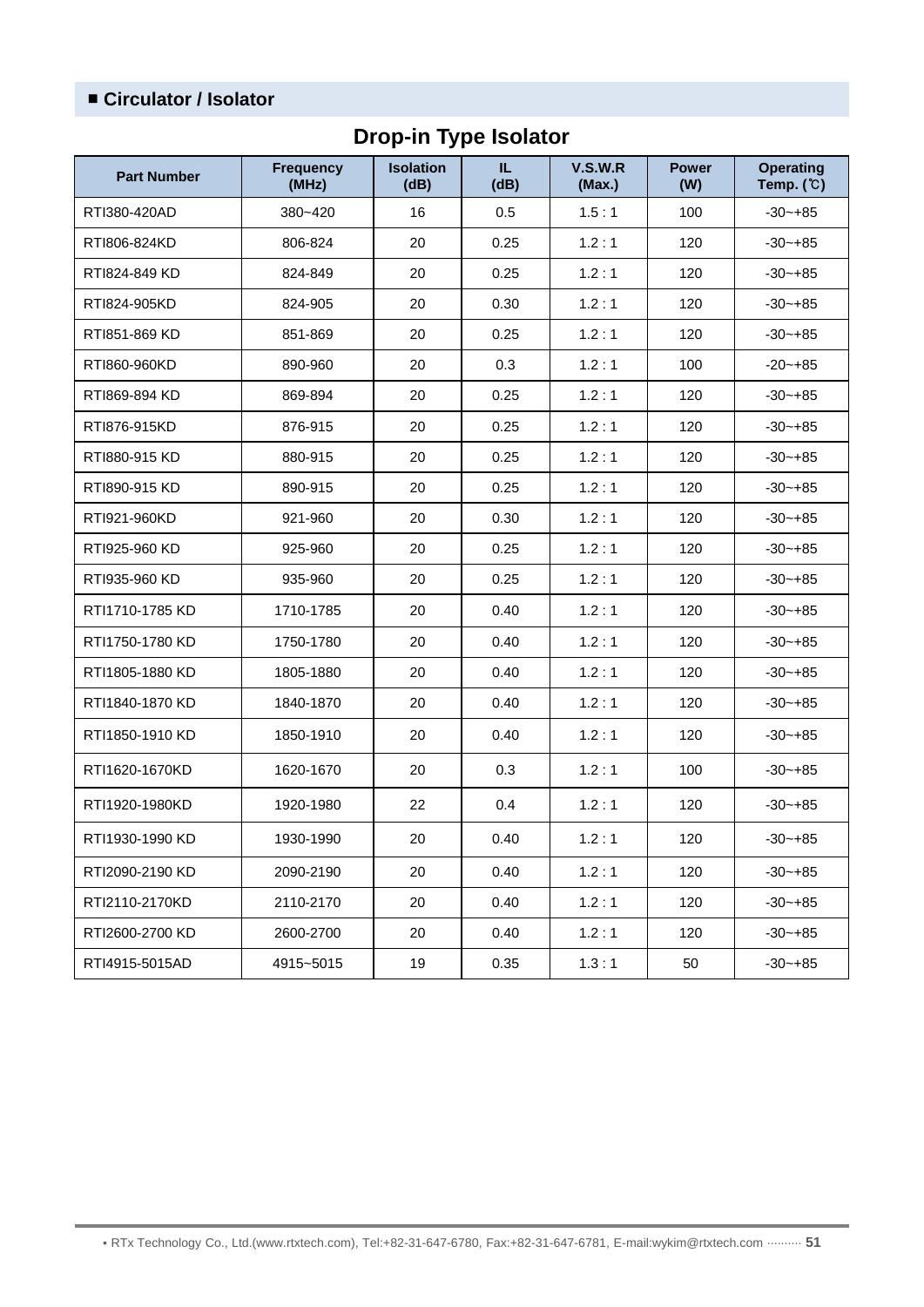#### ■ **Circulator / Isolator**

| <b>Part Number</b> | <b>Frequency</b><br>(MHz) | <b>Isolation</b><br>(dB) | IL.<br>(dB) | <b>V.S.W.R</b> | <b>Power</b><br>(W) | <b>Connector</b> | <b>Operating</b><br>Temp. $(\mathbb{C})$ |
|--------------------|---------------------------|--------------------------|-------------|----------------|---------------------|------------------|------------------------------------------|
| RTI800-1000KSC     | 800-1000                  | 17                       | 0.5         | 1.35:1         | 100                 | <b>SMA</b>       | $-20 - +70$                              |
| RTI806-824KC       | 806-824                   | 20                       | 0.25        | 1.2:1          | 150                 | SMA, N           | $-30 - +85$                              |
| RTI824-849 KC      | 824-849                   | 20                       | 0.25        | 1.2:1          | 150                 | SMA, N           | $-30 - +85$                              |
| RTI850-880KSC      | 850-880                   | 22                       | 0.25        | 1.2:1          | 150                 | <b>SMA</b>       | $-30 - +85$                              |
| RTI851-869 KC      | 851-869                   | 20                       | 0.25        | 1.2:1          | 150                 | SMA, N           | $-30 - +85$                              |
| RTI869-894 KC      | 869-894                   | 20                       | 0.25        | 1.2:1          | 150                 | SMA, N           | $-30 - +85$                              |
| RTI880-915 KC      | 880-915                   | 20                       | 0.25        | 1.2:1          | 150                 | SMA, N           | $-30 - +85$                              |
| RTI890-915 KC      | 890-915                   | 20                       | 0.25        | 1.2:1          | 150                 | SMA, N           | $-30 - +85$                              |
| RTI925-960 KC      | 925-960                   | 20                       | 0.25        | 1.2:1          | 150                 | SMA, N           | $-30 - +85$                              |
| RTI935-960 KC      | 935-960                   | 20                       | 0.25        | 1.2:1          | 150                 | SMA, N           | $-30 - +85$                              |
| RTI1400-1550KSC    | 1400-1550                 | 22                       | 0.25        | 1.2:1          | 150                 | <b>SMA</b>       | $-30 - +85$                              |
| RTI1680-1800SMF    | 1680-1800                 | 20                       | 0.4         | 1.2:1          | 100                 | SMA, SAM         | $-20 - +70$                              |
| RTC1705-1925NS     | 1705-1925                 | 18                       | 0.45        | 1.35:1         | 120                 | <b>SMA</b>       | $-30 - +70$                              |
| RTI1710-1785 KC    | 1710-1785                 | 20                       | 0.25        | 1.2:1          | 150                 | SMA, N           | $-30 - +85$                              |
| RTI1750-1780 KC    | 1750-1780                 | 20                       | 0.25        | 1.2:1          | 150                 | SMA, N           | $-30 - +85$                              |
| RTI1805-1880 KC    | 1805-1880                 | 20                       | 0.25        | 1.2:1          | 150                 | SMA, N           | $-30 - +85$                              |
| RTI1840-1870 KC    | 1840-1870                 | 20                       | 0.25        | 1.2:1          | 150                 | SMA, N           | $-30 - +85$                              |
| RTI1850-1910 KC    | 1850-1910                 | 20                       | 0.25        | 1.2:1          | 150                 | SMA, N           | $-30 - +85$                              |
| RTC1900-2200ADC    | 1900-2200                 | 20                       | 0.4         | 1.22:1         | 200                 | <b>SMA</b>       | $-30 - +85$                              |
| RTI1930-1990 KC    | 1930-1990                 | 20                       | 0.25        | 1.2:1          | 150                 | SMA, N           | $-30 - +85$                              |
| RTI1990-2110SMF    | 1990-2110                 | 20                       | 0.4         | 1.2:1          | 30                  | <b>SMA</b>       | $-40 - +70$                              |
| RTI1990S2110SMF    | 1990-2110                 | $20\,$                   | 0.4         | 1.2:1          | $30\,$              | SMA, SAM         | $-40 - +70$                              |
| RTI2000-2150KSC    | 2000-2150                 | 20                       | 0.3         | 1.2:1          | 100                 | SMA, SAM         | $-20 - +70$                              |
| RTI2090-2190 KC    | 2090-2190                 | 20                       | 0.25        | 1.2:1          | 150                 | SMA, N           | $-30 - +85$                              |
| RTI2150-2300KSC    | 2150-2300                 | 20                       | 0.3         | 1.2:1          | 100                 | SMA, SAM         | $-20 - +70$                              |
| RTC2300-2400KSF    | 2300-2400                 | 22                       | 0.3         | 1.2:1          | 120                 | <b>SMA</b>       | $-30 - +80$                              |
| RTC2400-2700ASF    | 2400-2700                 | 18                       | 0.5         | 1.3:1          | 200                 | <b>SMA</b>       | $-30 - +85$                              |
| RTC2550-2660ASC    | 2550-2660                 | 22                       | 0.3         | 1.2:1          | 120                 | SMA, N           | $-30 - +80$                              |
| RTI2600-2700KSF    | 2600-2700                 | 22                       | 0.3         | 1.2:1          | 60                  | <b>SMA</b>       | $-40 - +70$                              |
| RTI6400R7400SMF    | 6400-7400                 | 20                       | 0.4         | 1.2:1          | $\mathbf{1}$        | <b>SMA</b>       | $-40 - +70$                              |
| RTI7500-8500 KC    | 7500-8500                 | 18                       | 0.35        | 1.25:1         | 150                 | <b>SMA</b>       | $-30 - +85$                              |
| RTI7850-8050SMF    | 7850-8050                 | 20                       | 0.3         | 1.2:1          | $\mathbf{1}$        | <b>SMA</b>       | $-30 - +80$                              |
| RTI9000-10000 KC   | 9000-10000                | 18                       | 0.35        | 1.25:1         | 150                 | <b>SMA</b>       | $-30 - +85$                              |

## **Connect Type Circulator & Isolator**

• RTx Technology Co., Ltd.(www.rtxtech.com), Tel:+82-31-647-6780, Fax:+82-31-647-6781, E-mail:wykim@rtxtech.com ·········· **52**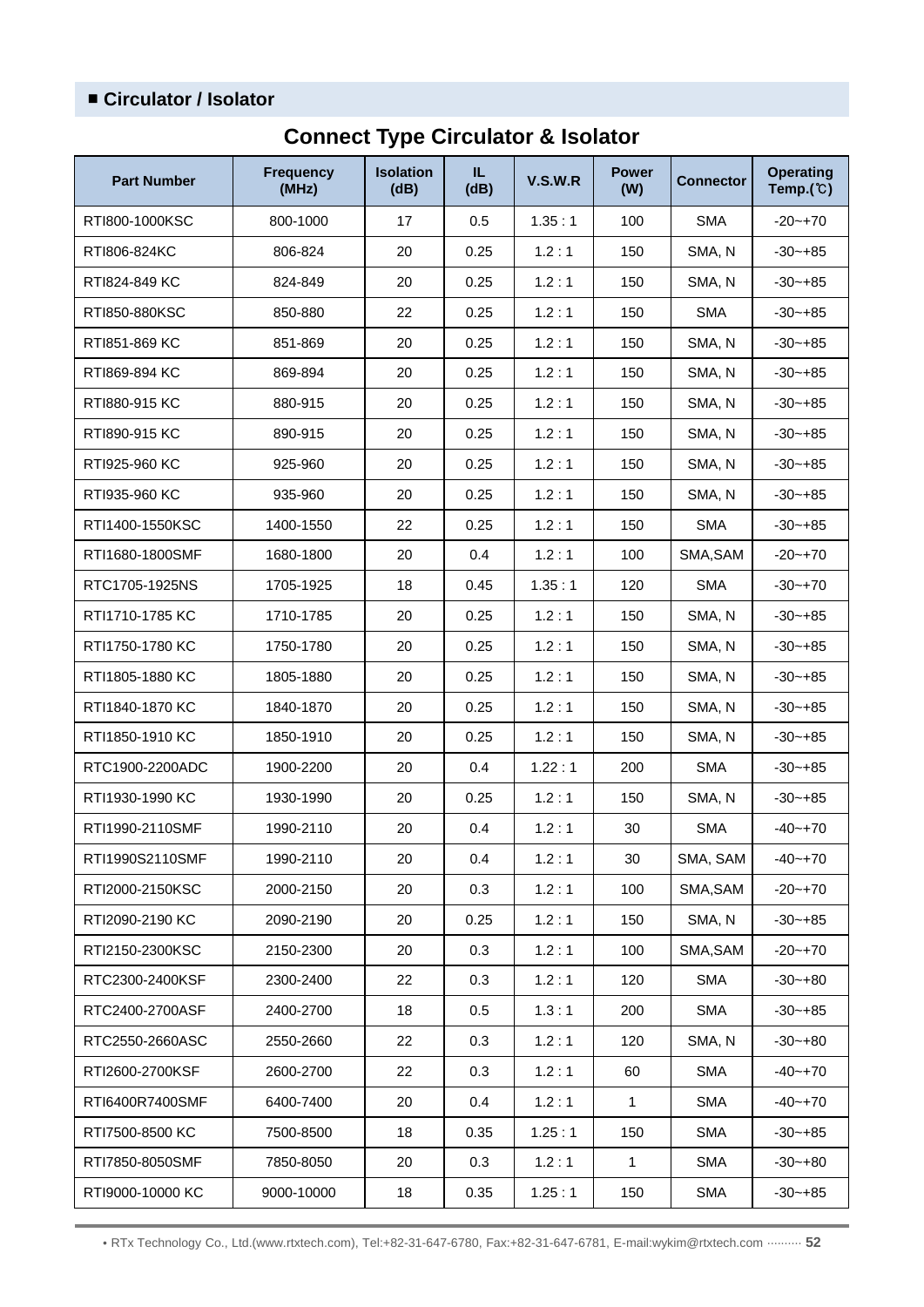#### **DIMENSION**